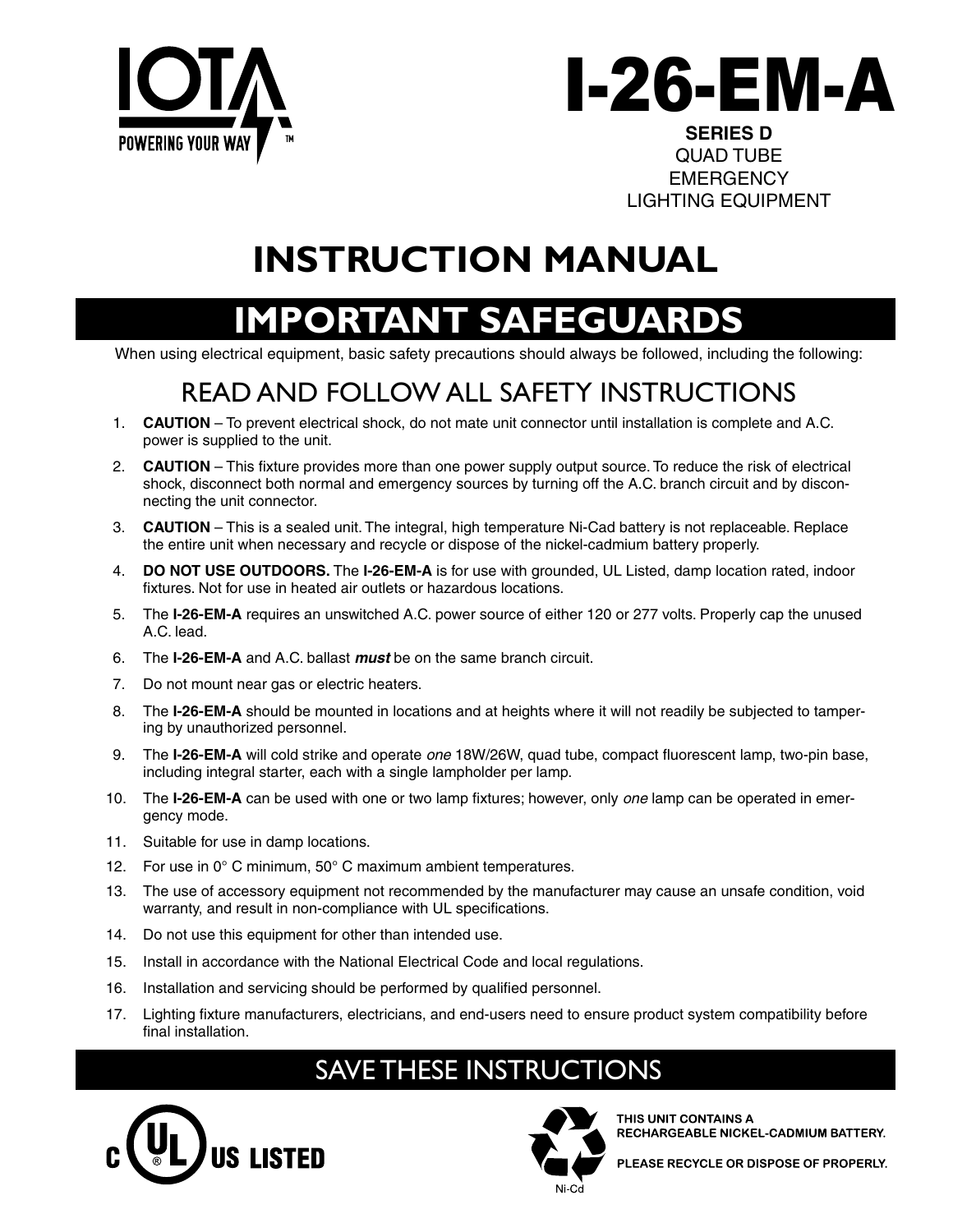# **INSTALLATION INSTRUCTIONS**

### **CAUTION: Before installing, make certain the A.C. power is off and the I-26-EM-A unit connector is disconnected.**

### 1. MOUNTING THE I-26-EM-A

When used with ceiling mounted downlight fixtures, the **I-26-EM-A** should be mounted on the fixture above the ceiling. The flex conduit marked "A" should be wired into the ballast/lamp compartment or to an electrical junction box on the fixture which allows access to the ballast/lamp connections. Refer to *Illustration 1* for typical mounting.

When battery packs are remote mounted, consult Customer Service for the maximum allowable distance between the battery pack and the lamp.

### 2. MOUNTING THE TEST SWITCH AND CHARGE INDICATOR LIGHT

Cut a single gang switch box into the ceiling tile adjacent to the fixture within reach of the **I-26-EM-A** flex marked "B". After mounting the switch box, connect flex "B" to the box and route all leads inside the box. Refer to *Illustration 1* for typical mounting. Connect the leads to the components as follows:

| Red/Blk or Red lead w/connector | (+) Charge light terminal        | White $-$   |
|---------------------------------|----------------------------------|-------------|
| Wht/Red lead                    | $(-)$ Charge light terminal      | Test switch |
| *Wht/Blk lead<br>*Wht/Blk lead  | Unit connector<br>Unit connector | White/Black |

\* To prevent electrical shock and unintentional battery discharge, do not join the unit connector until the installation is complete.

### 3. WIRING

A. The **I-26-EM-A** and A.C. ballast *must* be on the same branch circuit.

- B. The **I-26-EM-A** requires an *unswitched* A.C. power source of either 120 or 277 volts; therefore, when used with switched fixtures, the **I-26-EM-A** input must be wired ahead of the switch.
- C. Refer to the wiring diagrams on the back page for the proper wiring.





**INSURE WIRING IS IN ACCORDANCE WITH THE NATIONAL ELECTRICAL CODE AND LOCAL REGULATIONS.**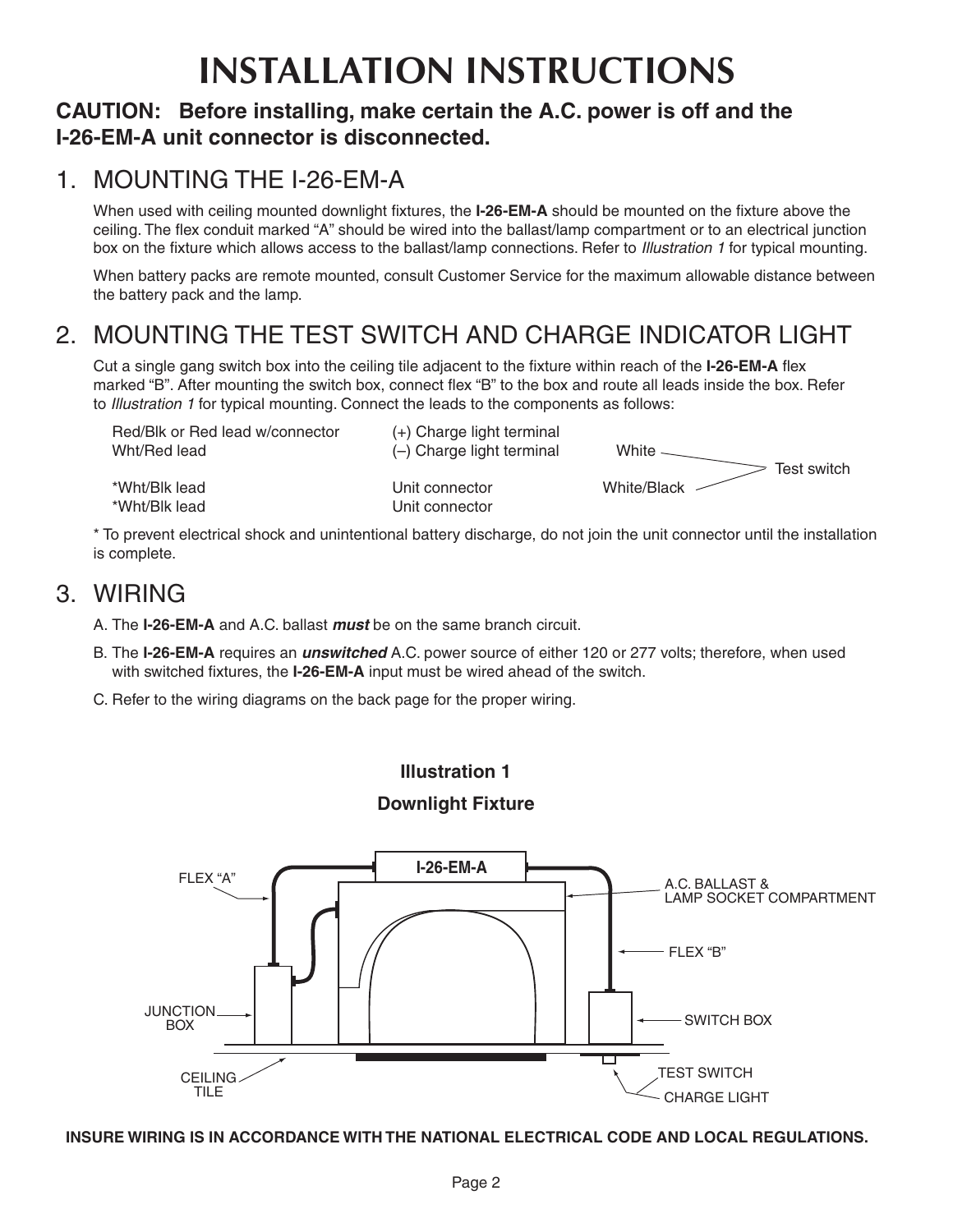### 4. LABELS

Attach the appropriate labels adjacent to the **Test Switch** and **Charge Indicator**. Annotate Re-lamping label for lamp type and wattage. The Caution and the Re-lamping labels must be on the fixture in a readily visible location to anyone attempting to service the fixture.

### 5. COMPLETING INSTALLATION

When the installation is complete, switch the A.C. power on and join the **I-26-EM-A** unit connector.

## **OPERATION**

**General** – This unit is primarily designed to be used with compact fluorescent lamp downlight fixtures. It will wire in coniunction with the existing A.C. ballast(s) and lamp(s) to provide the emergency function. It can also be wired for emergency only operation. The **Test Switch** and **Charge Indicator** light are offered for installation in a standard single gang switch box adjacent to the fixture.

**Normal Mode** – A.C. power is present. The A.C. ballast operates the fluorescent lamp(s) as intended. The **I-26-EM-A** is in the standby charging mode. The **Charge Indicator** will be lit providing a visual indication that the battery is being charged.

**Emergency Mode** – The A.C. power fails. The **I-26-EM-A** senses the A.C. power failure and automatically switches to the *Emergency Mode*. One lamp is illuminated, at reduced output, for a minimum of 90 minutes. When the A.C. power is restored, the **I-26-EM-A** switches the system back to the *Normal Mode* and resumes battery charging. See page 1 of the Instruction Manual.

## **TESTING & MAINTENANCE**

**Initial Testing** – Allow the unit to charge approximately 1 hour, then conduct a short discharge test by depressing the **Test Switch**. The **Charge Indicator** light will go out and the fluorescent tube will be illuminated. When the **I-26-EM-A** is used in fixtures with more than one A.C. ballast, the second A.C. ballast is NOT de-energized with the **Test Switch**. It may, therefore, be advisable to switch the A.C. fixture power off prior to depressing the **Test Switch**. Allow a 24 hour charge before conducting a one hour test.

The **I-26-EM-A** is a maintenance free unit, however, periodic inspection and testing is required. NFPA 101, Life Safety Code, outlines the following schedule:

**Monthly** – Insure that the **Charge Indicator** light is illuminated. Conduct a 30 second discharge test by depressing the **Test Switch**. One lamp should operate at reduced output.

Annually – Insure that the Charge Indicator light is illuminated. Conduct a full 1<sup>1</sup>/<sub>2</sub> hour discharge test. The unit should operate as intended for the duration of the test.

"Written records of testing shall be kept by the owner for inspection by the authority having jurisdiction."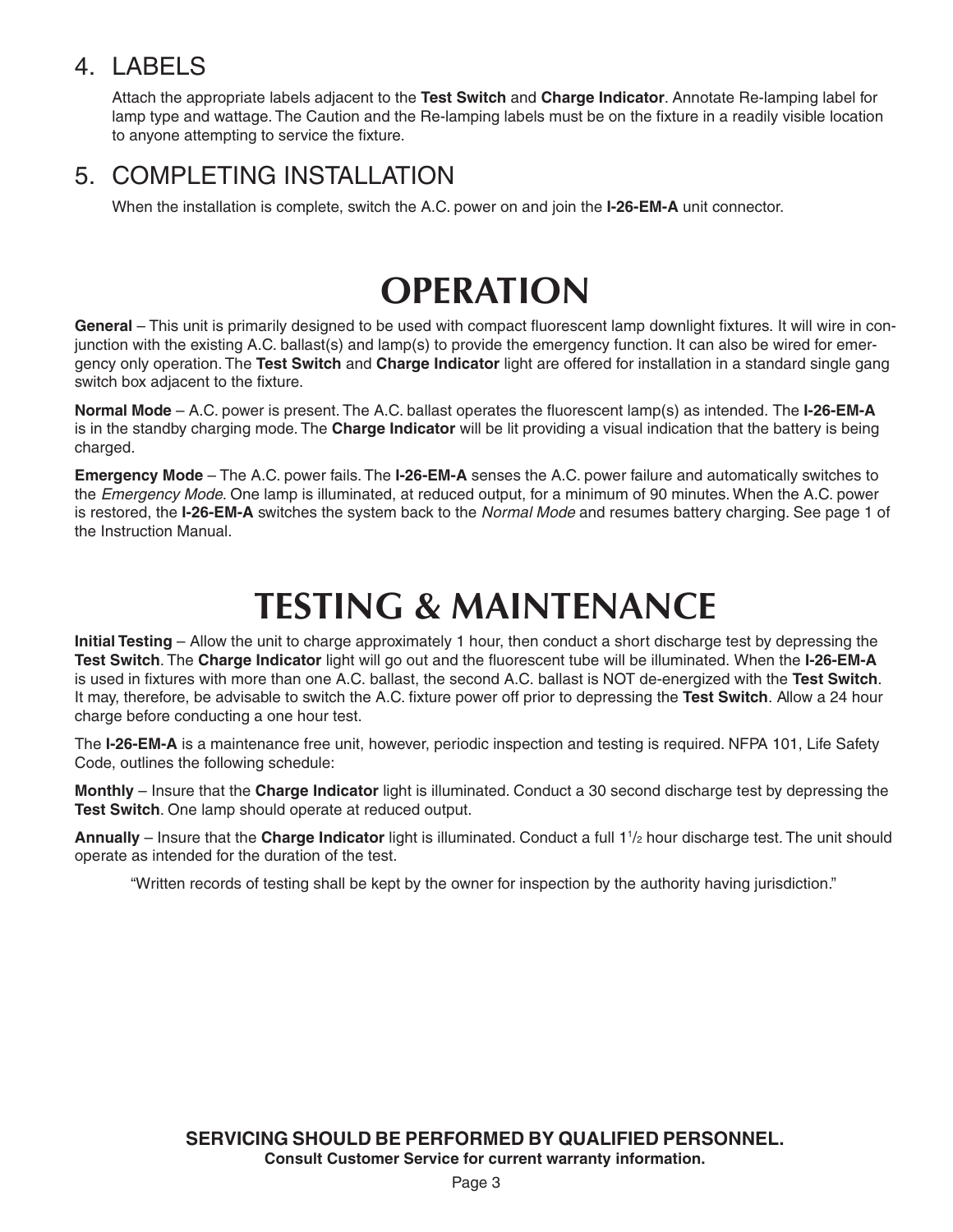## **TYPICAL WIRING DIAGRAMS**

**For use with 2 pin, 18 through 26 watt lamps with integral starter only**

Wiring and Troubleshooting Tips are available on-line

#### **ONE LAMP MAGNETIC BALLAST 1. ONE LAMP MAGNETIC BALLAST** UNIT CONNECTOR CHARGE INDICATOR TEST WHITE SWITCH <u>wht/blk</u><br>wht/blk ♠© FLEX A FLEX B BLK (120V) ORG (277V) WHITE WHT/BLK BLUE/WHT BLUE YELLOW YEL/BLK **BLACK** BLUE<br>BALLAST UNSWITCHED LINE COMMON SWITCHED OR UNSWITCHED LINE  $\overline{\oplus}$ \*LAMP WHT/BLK HT/RED EMERGENCY **I-26-EM-A**  $RED OR RED/BLK(+)$  $\mathbb D$  SELECT PROPER VOLTAGE LEAD. CAP UNUSED LEAD DO NOT MATE CONNECTOR UNTIL INSTALLATION IS COMPLETE AND A.C. POWER IS SUPPLIED. ➁ <sup>③</sup> TEST ACCESSORY LEADS-REFER TO INSTALLATION<br>
INSTRUCTIONS FOR PROPER POLARITY WIRING.

### **3. ONE LAMP ELECTRONIC BALLAST ONE LAMP ELECTRONIC BALLAST**



### **5. TWO LAMP PARALLEL MAGNETIC BALLAST TWO LAMP PARALLEL MAGNETIC BALLAST**



#### **7. TWO LAMP SERIES MAGNETIC BALLAST TWO LAMP SERIES MAGNETIC BALLAST**



#### **2. ONE LAMP HIGH POWER FACTOR MAGNETIC BALLAST ONE LAMP HIGH POWER FACTOR MAGNETIC BALLAST**



### **4. TWO LAMP ELECTRONIC BALLAST TWO LAMP ELECTRONIC BALLAST**



#### **6. TWO LAMP PARALLEL HIGH POWER FACTOR MAGNETIC BALLAST TWO LAMP PARALLEL HIGH POWER FACTOR MAGNETIC BALLAST**



#### **8. TWO LAMP SERIES HIGH POWER FACTOR MAGNETIC BALLAST TWO LAMP SERIES HIGH POWER FACTOR MAGNETIC BALLAST**